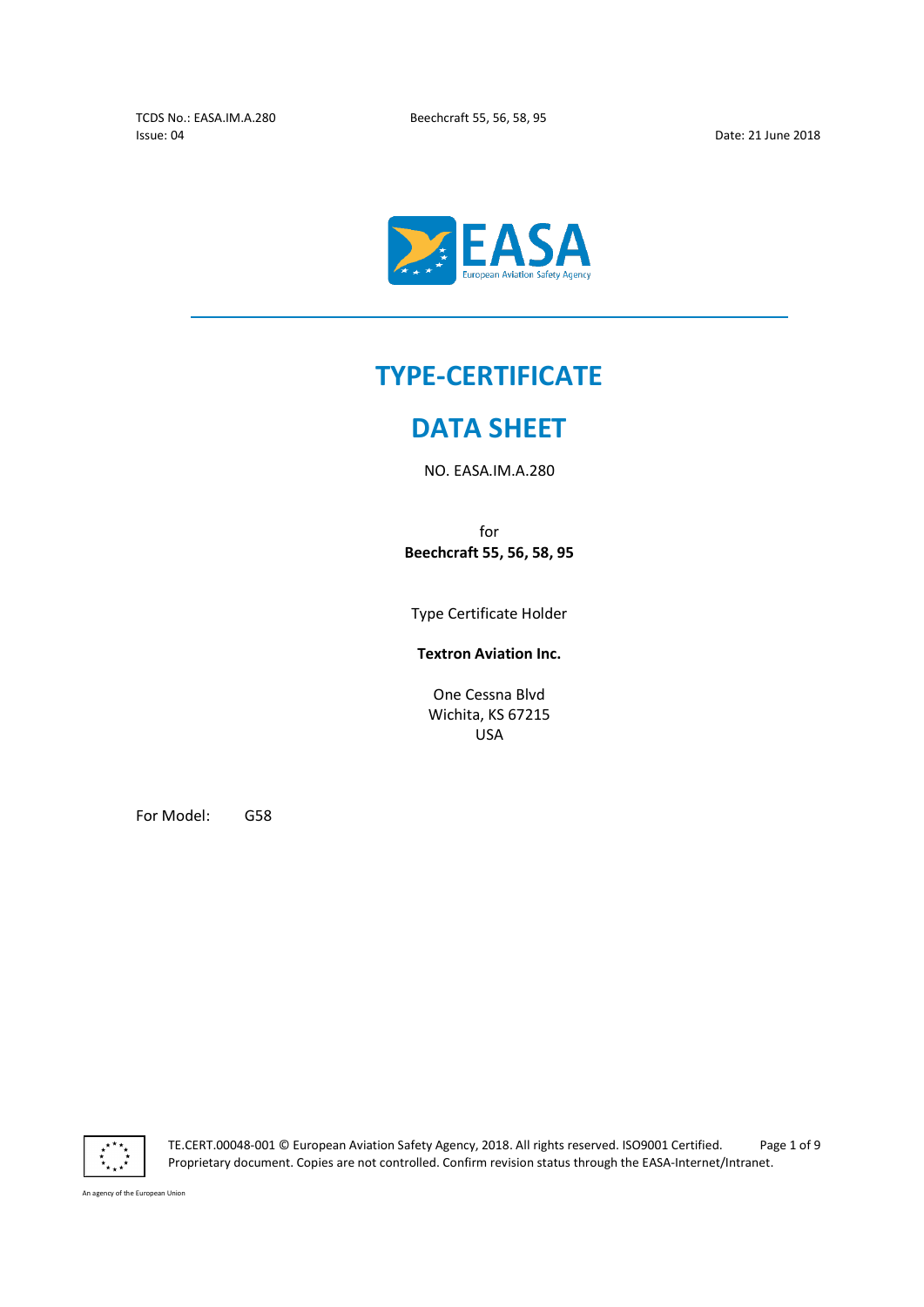Issue: 04 Date: 21 June 2018

TCDS No.: EASA.IM.A.280 Beechcraft 55, 56, 58, 95

## **CONTENT**

### SECTION 1: GENERAL Model G58 Baron

- I. General
- II. Certification Basis
- III. Technical Characteristics and Operational Limitations
- IV. Operating and Service Instructions
- V. Notes

### CHANGE RECORD

- Issue 1 Initial issue G58
- Issue 2 Company name change, added OSD and propeller information
- Issue 3 Typo and layout on cover page corrected



TE.CERT.00048-001 © European Aviation Safety Agency, 2018. All rights reserved. ISO9001 Certified. Page 2 of 9 Proprietary document. Copies are not controlled. Confirm revision status through the EASA-Internet/Intranet.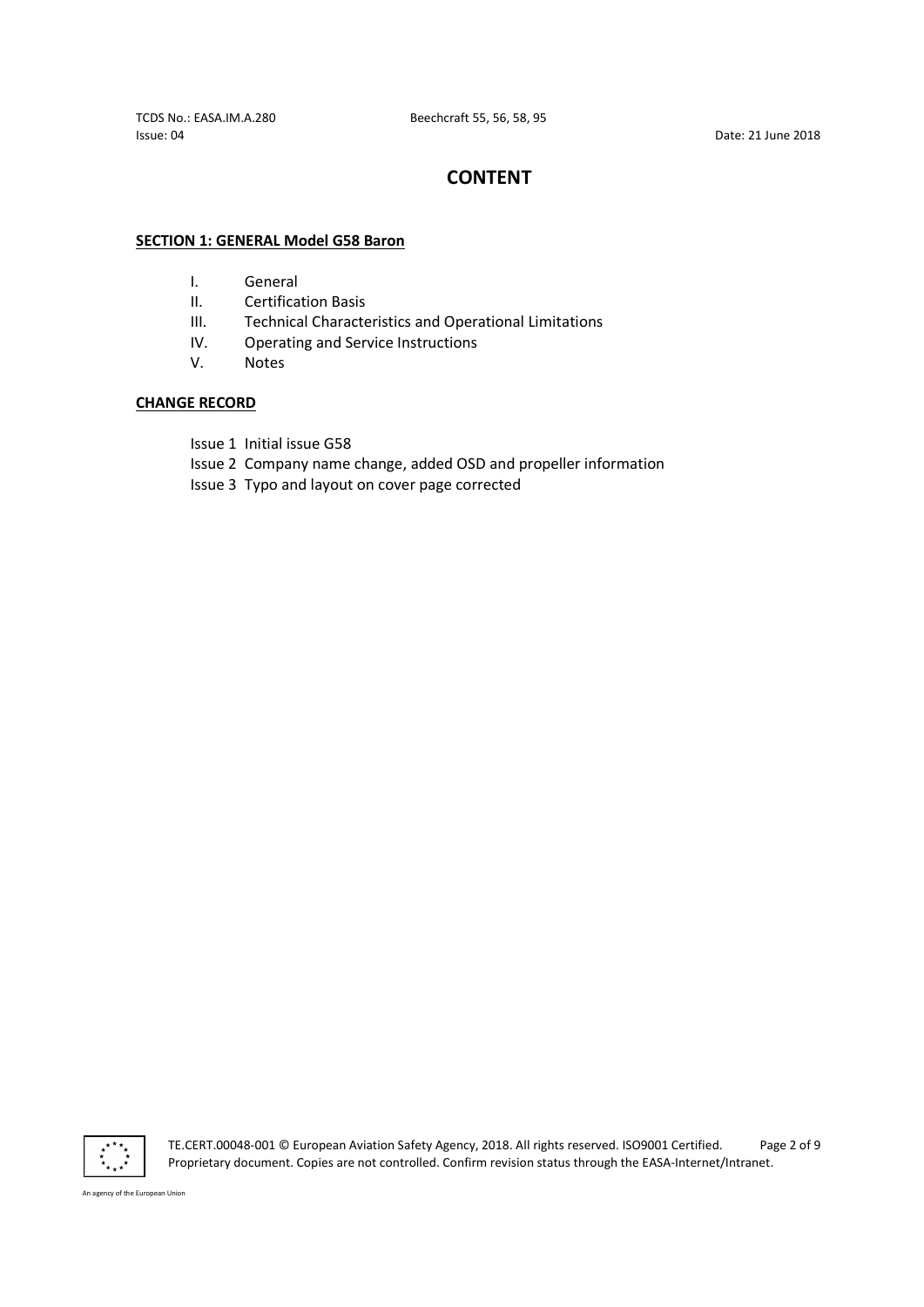## SECTION 1: GENERAL Model G58 Baron Type Design

| Data Sheet No.:-EASA.IM.A.280 |                                                           | Issue 2                                                                                                                                                              |
|-------------------------------|-----------------------------------------------------------|----------------------------------------------------------------------------------------------------------------------------------------------------------------------|
| a) Model:<br>b) Variant:      |                                                           | 58<br>G58                                                                                                                                                            |
| 1.                            | Airworthiness Category:                                   | FAR-23 and CAR 3 Normal Category                                                                                                                                     |
| 2.                            | Type Certificate Holder:                                  | Textron Aviation Inc.<br>One Cessna Blvd<br>Wichita, KS 67215<br><b>USA</b>                                                                                          |
| 3.                            | Manufacturer                                              | Textron Aviation Inc.<br>One Cessna Blvd<br>Wichita, KS 67215<br><b>USA</b>                                                                                          |
| 4.                            | <b>EASA Certificate Application Date:</b>                 | 16 January 2007 (G58)                                                                                                                                                |
| 5.                            | FAA Type Certificate Date:                                | 2 December 2005 (G58)                                                                                                                                                |
| 6.                            | <b>EASA Type Certificate Issue Date:</b>                  | 19 May 2009 (G58)                                                                                                                                                    |
|                               | <b>II. Certification Basis</b>                            |                                                                                                                                                                      |
| 1.                            | Reference Date for determining<br>Applicable requirements | Model G58 Application to EASA: 16 January 2007                                                                                                                       |
| 2.                            | (Reserved)                                                |                                                                                                                                                                      |
| 3.                            | (Reserved)                                                |                                                                                                                                                                      |
| 4.                            | <b>Certification Basis</b>                                | As defined in FAA TCDS 3A16.                                                                                                                                         |
|                               |                                                           | CAR 3/FAR 23 as defined in FAA TCDS 3A16, and JAR-23,<br>Change 1, plus Special Conditions as defined in Garmin<br>G-1000 EASA CRI A-01, Issue 3, dated 19 May 2009. |
| 5.                            | <b>Special Conditions:</b>                                | Special Conditions as defined in Garmin G-1000 EASA<br>CRI A-01, Issue 3, dated 19 May 2009.                                                                         |
| 6.                            | Exemptions:                                               | None                                                                                                                                                                 |
| 7.                            | Equivalent Level of Safety Findings:                      | As defined in FAA TCDS 3A16.                                                                                                                                         |



TE.CERT.00048-001 © European Aviation Safety Agency, 2018. All rights reserved. ISO9001 Certified. Page 3 of 9 Proprietary document. Copies are not controlled. Confirm revision status through the EASA-Internet/Intranet.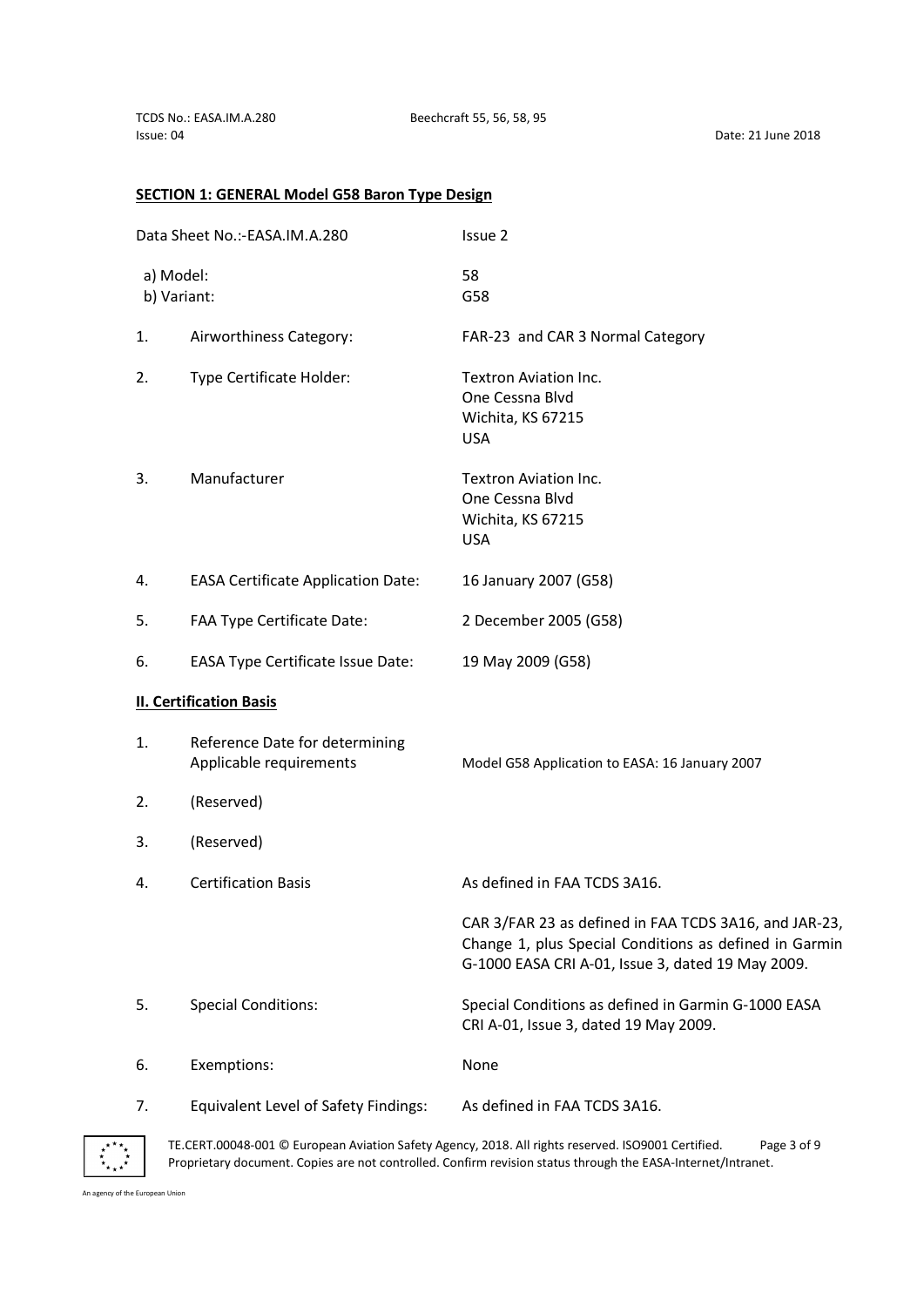TCDS No.: EASA.IM.A.280 Beechcraft 55, 56, 58, 95 Issue: 04 Date: 21 June 2018

8. EASA Environmental Standards: ICAO Annex 16, Volume 1. See EASA Type Certificate Data Sheet Noise reference TCDSN IM.A.280.

## III. Technical Characteristics and Operational Limitations

| 1. | Type Design Definition: | Aircraft General Assembly, Model G58, Baron,<br>Drawing No. 58-000002, latest FAA revision.                                                                                                                                                          |                                                                                                             |                                                                            |  |
|----|-------------------------|------------------------------------------------------------------------------------------------------------------------------------------------------------------------------------------------------------------------------------------------------|-------------------------------------------------------------------------------------------------------------|----------------------------------------------------------------------------|--|
| 2. | Description:            | all-metal, low-wing,<br>Aircraft<br>is<br>an<br>twin-engine<br>monoplane with full retractable tricycle landing gear<br>and a conventional horizontal and vertical stabilizer.                                                                       |                                                                                                             |                                                                            |  |
| 3. | Equipment:              | Equipment list according AFM, P/N 58-590000-67A4, or<br>later approved revision.                                                                                                                                                                     |                                                                                                             |                                                                            |  |
| 4. | Dimensions:             | Span<br>Length<br>Height<br>Wing Area                                                                                                                                                                                                                | 11.53 m<br>9.09 m<br>2.97 m<br>18.5 sq. meters (199.2 sq. ft.)                                              | (37 ft. 10 in)<br>(29 ft. 10 in)<br>(9 ft. 9 in)                           |  |
| 5. | Engines                 | Two (2) Teledyne Continental Motors, Inc. (Mobile,<br>Alabama) Model IO-550-C engines.                                                                                                                                                               |                                                                                                             |                                                                            |  |
|    |                         |                                                                                                                                                                                                                                                      | Engine Limits: For all operations 2700 rpm (300 hp.)                                                        |                                                                            |  |
| 6. | Propellers:             | Propeller<br>(a) 2 Hartzell PHC-J3YF-2UF/FC7663(K)-2R<br>(b) 2 Spinner assembly C-3567-1(P) or C3567-4(P) (with<br>A/C                                                                                                                               |                                                                                                             |                                                                            |  |
|    |                         | Feather<br>Start lock:<br>Low:                                                                                                                                                                                                                       | Measured at 30 inch station<br>Maximum Diameter: 1.93 m (76 inches)<br>Minimum Diameter: 1.88 m (74 inches) | $82.0 \pm 0.5$ degrees<br>$18.5 \pm 1.5$ degrees<br>$13.0 \pm 0.2$ degrees |  |
|    |                         | Or<br>Two McCauley 3AF32C512-(X)/(X)-82NEA-5<br>Maximum Diameter: 77 inches<br>Minimum Diameter: 76.5 inches<br>No further tolerance permitted<br>Pitch Settings at 30 inch station<br>Feather 82.4 $\pm$ 0.5 degrees<br>Low: $15.2 \pm 0.2$ degrees |                                                                                                             |                                                                            |  |



TE.CERT.00048-001 © European Aviation Safety Agency, 2018. All rights reserved. ISO9001 Certified. Page 4 of 9 Proprietary document. Copies are not controlled. Confirm revision status through the EASA-Internet/Intranet.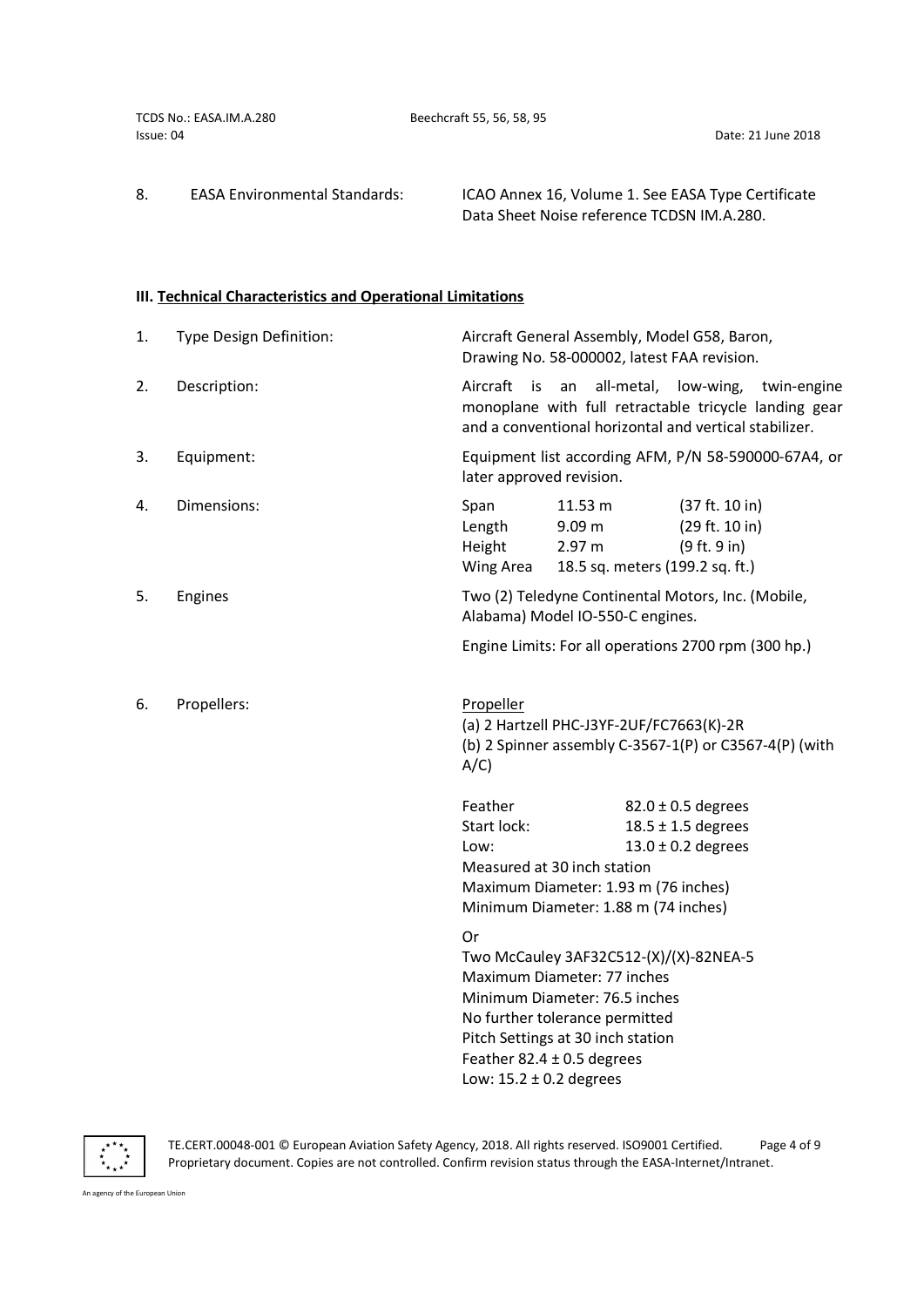| TCDS No.: EASA.IM.A.280<br>Issue: 04 |               |            | Beechcraft 55, 56, 58, 95<br>Date: 21 June 2018                                                                                                                                                                                          |  |
|--------------------------------------|---------------|------------|------------------------------------------------------------------------------------------------------------------------------------------------------------------------------------------------------------------------------------------|--|
| 7.                                   |               | (Reserved) |                                                                                                                                                                                                                                          |  |
| 8.                                   | <b>Fluids</b> |            |                                                                                                                                                                                                                                          |  |
|                                      | 8.1.          | Fuel:      | 100/100LL minimum grade aviation gasoline.                                                                                                                                                                                               |  |
|                                      |               | Oil:       | Use MIL-L-22851 Ashless Dispersant Oils meeting the<br>requirements of the latest revision of Teledyne<br><b>Continental Motors Corporation Specification MHS-24B</b><br>or current applicable Teledyne Continental Service<br>Bulletin. |  |
|                                      |               |            | Approved Engine Oils:<br>Refer to Section 8, HANDLING, SERVICING AND<br>MAINTENANCE for a list of approved oils.                                                                                                                         |  |

8.2. Coolant: N/A

- 9. Fuel Capacities:
	- 9.1. Fuel

| Tank                                                                                       | Capacity Gal<br>(US).       | Usable Gal (US).           | ARM                                              |  |  |
|--------------------------------------------------------------------------------------------|-----------------------------|----------------------------|--------------------------------------------------|--|--|
| Baffled or reservoir inter-<br>connected tank system,<br>each wing                         | 86 each.<br>(325.6 litres)  | 83 each.<br>(314.2 litres) | 2.11 m<br>+83 inches<br>(With full fuel<br>only) |  |  |
| (or) Baffled or reservoir<br>inter-connected tank<br>system with wet wing tip<br>each wing | 100 each.<br>(378.5 litres) | 97 each.<br>(367.2 litres) | 2.13 m<br>+84 inches<br>(With full fuel<br>only) |  |  |
| See Note 1 for data on unusable fuel                                                       |                             |                            |                                                  |  |  |

i**ee Note 1** for data on unusable fuel.

| 9.2. Oil: | (+43 inches) each engine (includes | 11.36 lit (+1.1 m) each engine (includes<br>2.5 kg unusable) total capacity 22.7 lit | +12 at. |
|-----------|------------------------------------|--------------------------------------------------------------------------------------|---------|
|           |                                    | 5.5 lb. unusable), total capacity 24 gt.                                             |         |

See Note 1 for data on system oil.

## 10. Airplane Limit Speeds (KCAS)

| Maneuvering                 | 156 knots |
|-----------------------------|-----------|
| Maximum structural cruising | 195 knots |
| Never exceed                | 223 knots |



TE.CERT.00048-001 © European Aviation Safety Agency, 2018. All rights reserved. ISO9001 Certified. Page 5 of 9 Proprietary document. Copies are not controlled. Confirm revision status through the EASA-Internet/Intranet.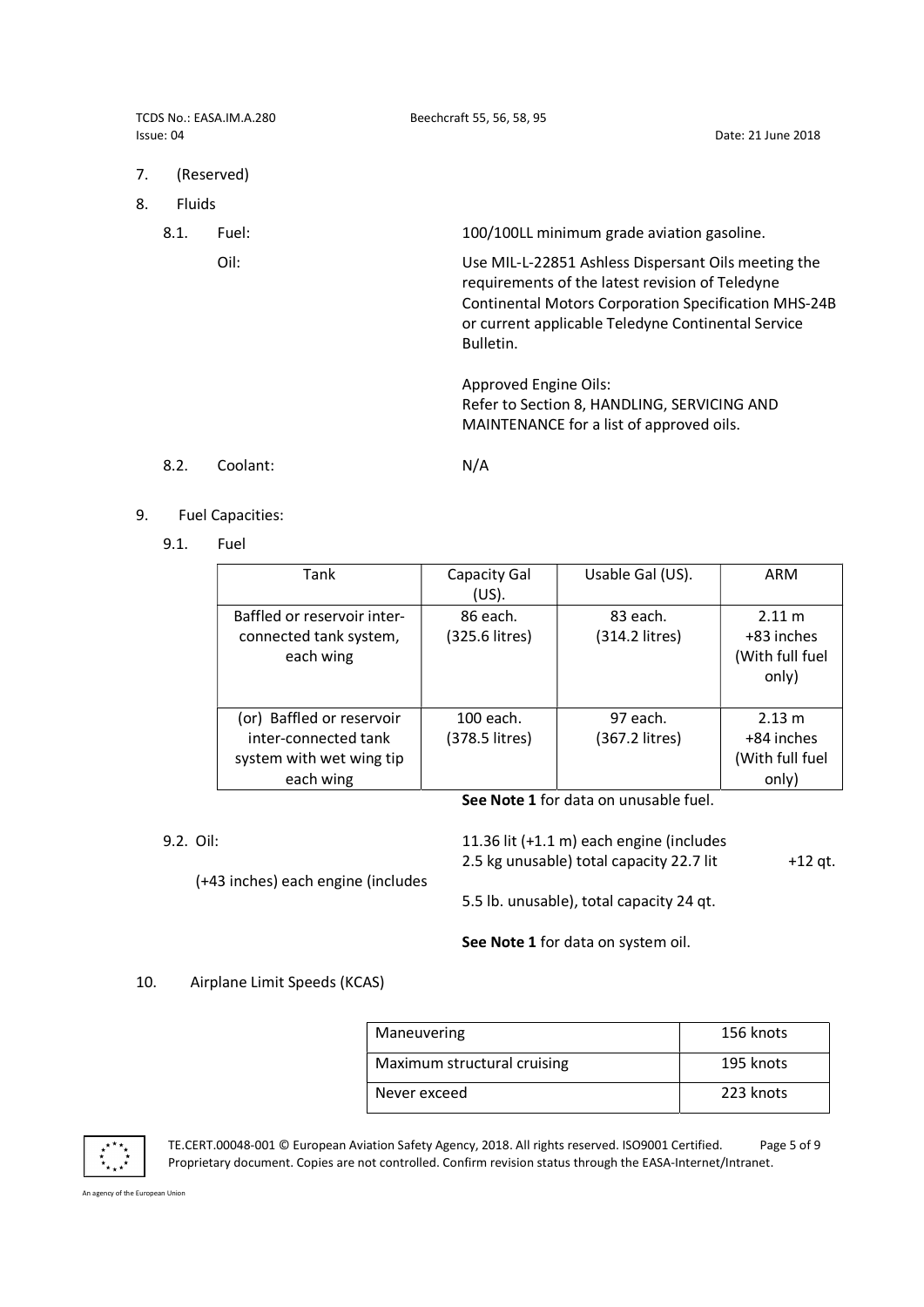TCDS No.: EASA.IM.A.280 Beechcraft 55, 56, 58, 95 Issue: 04 Date: 21 June 2018

|     |                                    | Flaps extended (15°)                                                                                                                                           |                    | 152 knots          |
|-----|------------------------------------|----------------------------------------------------------------------------------------------------------------------------------------------------------------|--------------------|--------------------|
|     |                                    | $(30^\circ)$                                                                                                                                                   |                    | 122 knots          |
|     |                                    | Landing gear extended                                                                                                                                          |                    | 152 knots          |
|     |                                    | See Pilots Operating Handbook and FAA Approved<br>Airplane Flight Manual, P/N 58-590000-67 for<br>airplane limit speeds under Section II, Limitations.         |                    |                    |
| 11. | <b>Maximum Operating Altitude:</b> | 6,300 meters (20,688 ft.) pressure altitude                                                                                                                    |                    |                    |
| 12. | <b>Operational Capacity:</b>       | <b>VFR Day and Night</b><br>IFR Day and Night<br>Icing Conditions See Note 19.                                                                                 |                    |                    |
| 13. | Maximum Certified Weights          |                                                                                                                                                                |                    |                    |
|     |                                    | Ramp                                                                                                                                                           | Takeoff            | Landing            |
|     |                                    | 2506 kg<br>5524 lb                                                                                                                                             | 2495 kg<br>5500 lb | 2449 kg<br>5400 lb |
|     |                                    | See Pilots Operating Handbook, and FAA<br>Approved Airplane Flight Manual, P/N 58-590000-67 for<br>weight limits under Section II, Limitations.                |                    |                    |
| 14. | Centre of Gravity Range            | See Pilots Operating Handbook and FAA Approved<br>Airplane Flight Manual, P/N 58-590000-67 for<br>airplane centre of gravity under Section II,<br>Limitations. |                    |                    |
| 15. | Datum:                             | The reference datum is located 211.1 centimetres (83.1<br>inches) forward of centre line through forward jack<br>points.                                       |                    |                    |
| 16. | Leveling means:                    | Two external screws in bulkhead aft of baggage<br>compartment on left side. (Use plumb bob.)                                                                   |                    |                    |
| 17. | Minimum Flight Crew:               | 1 Pilot                                                                                                                                                        |                    |                    |
| 18. | Max. Passenger Seating Capacity:   | Five $(5)$                                                                                                                                                     |                    |                    |
| 19. | Baggage/Cargo Compartment          |                                                                                                                                                                |                    |                    |
|     | (Structural Limit):                | Forward compartment (above floorboard)<br>136.1 kg (300 lb.) (+15 in)                                                                                          |                    |                    |
|     |                                    | Rear compartment (aft of Sta. 170)                                                                                                                             |                    |                    |

 $\ddot{\bm{x}}_{\star\star}\dot{\vec{x}}$ An agency of the European Union

TE.CERT.00048-001 © European Aviation Safety Agency, 2018. All rights reserved. ISO9001 Certified. Page 6 of 9 Proprietary document. Copies are not controlled. Confirm revision status through the EASA-Internet/Intranet.

181.4 kg (400 lb.) (+150 in)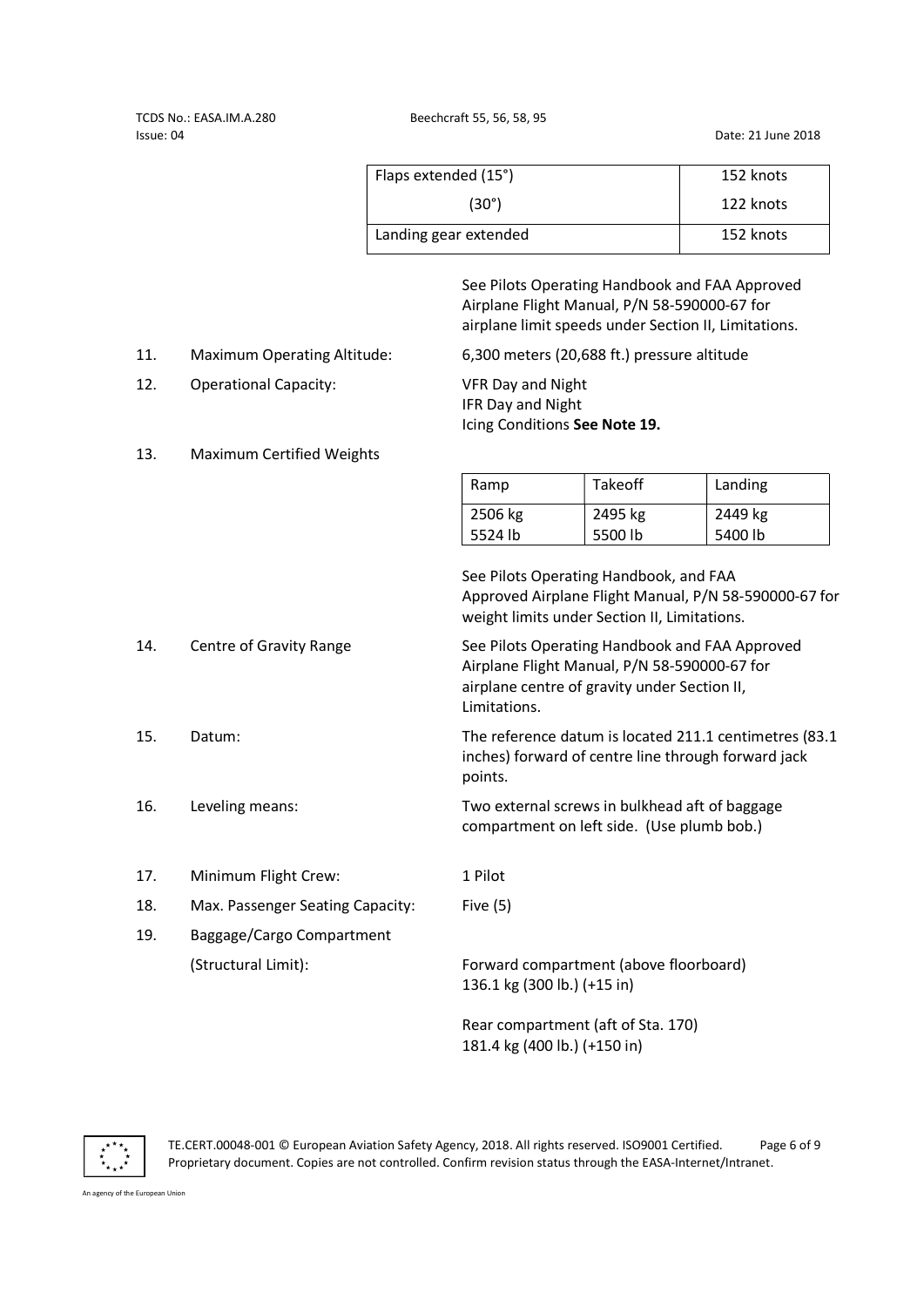| TCDS No.: EASA.IM.A.280<br>Issue: 04 |                                               | Beechcraft 55, 56, 58, 95<br>Date: 21 June 2018                                                                                                                                                                                            |
|--------------------------------------|-----------------------------------------------|--------------------------------------------------------------------------------------------------------------------------------------------------------------------------------------------------------------------------------------------|
|                                      |                                               | Aft baggage compartment<br>54.4 kg (120 lb.) (+180 in)                                                                                                                                                                                     |
|                                      |                                               | With third and fourth seats removed for cargo,<br>maximum baggage is as follows:<br>Aft of spar cover to Sta. 170.00<br>181 kg (400 lb). (+145 in)                                                                                         |
| 20.                                  | Wheels and Tyres:                             | Main Landing Gear (MLG) 6.50 x 8, 8 ply rated<br>Nose Landing Gear (NLG) 5.00 x 5, 6 ply rated                                                                                                                                             |
| 21.                                  | Serial Numbers eligible:                      | TH-2257 and after. See Notes 17 and 18.                                                                                                                                                                                                    |
|                                      |                                               | Serials TH-2125 through TH-2256 are not eligible until<br>HBC develops an EASA approved kit to install the<br><b>G1000 Connector Shield Ground Termination.</b>                                                                            |
|                                      | <b>IV. Operation and Service Instructions</b> |                                                                                                                                                                                                                                            |
| Airplane Flight Manual (AFM)         |                                               | Model G58 Baron POH/AFM, P/N 58-590000-67A4, or<br>later approved revisions.                                                                                                                                                               |
| Airplane Maintenance Manual          |                                               | Baron 58 Interactive Maintenance Library,<br>P/N IML-36/58 (Includes Wiring Diagram Manual,<br>Illustrated Parts Catalogue, Maintenance Manual,<br>Component Maintenance Manual, Structural Repair<br>Manual, Printed Circuit Board Manual |

## V. Operational Suitability Data (OSD)

The Operational Suitability Data elements listed below are approved by the European Aviation Safety Agency under the EASA Type Certificate as per Commission Regulation (EU) 748/2012 as amended by Commission Regulation (EU) No 69/2014.

## 1. Master Minimum Equipment List

- a) G58MMELEU-00 EASA Master Minimum Equipment List, revision original or later approved revision.
- b) Required for entry into service by EU operator.



TE.CERT.00048-001 © European Aviation Safety Agency, 2018. All rights reserved. ISO9001 Certified. Page 7 of 9 Proprietary document. Copies are not controlled. Confirm revision status through the EASA-Internet/Intranet.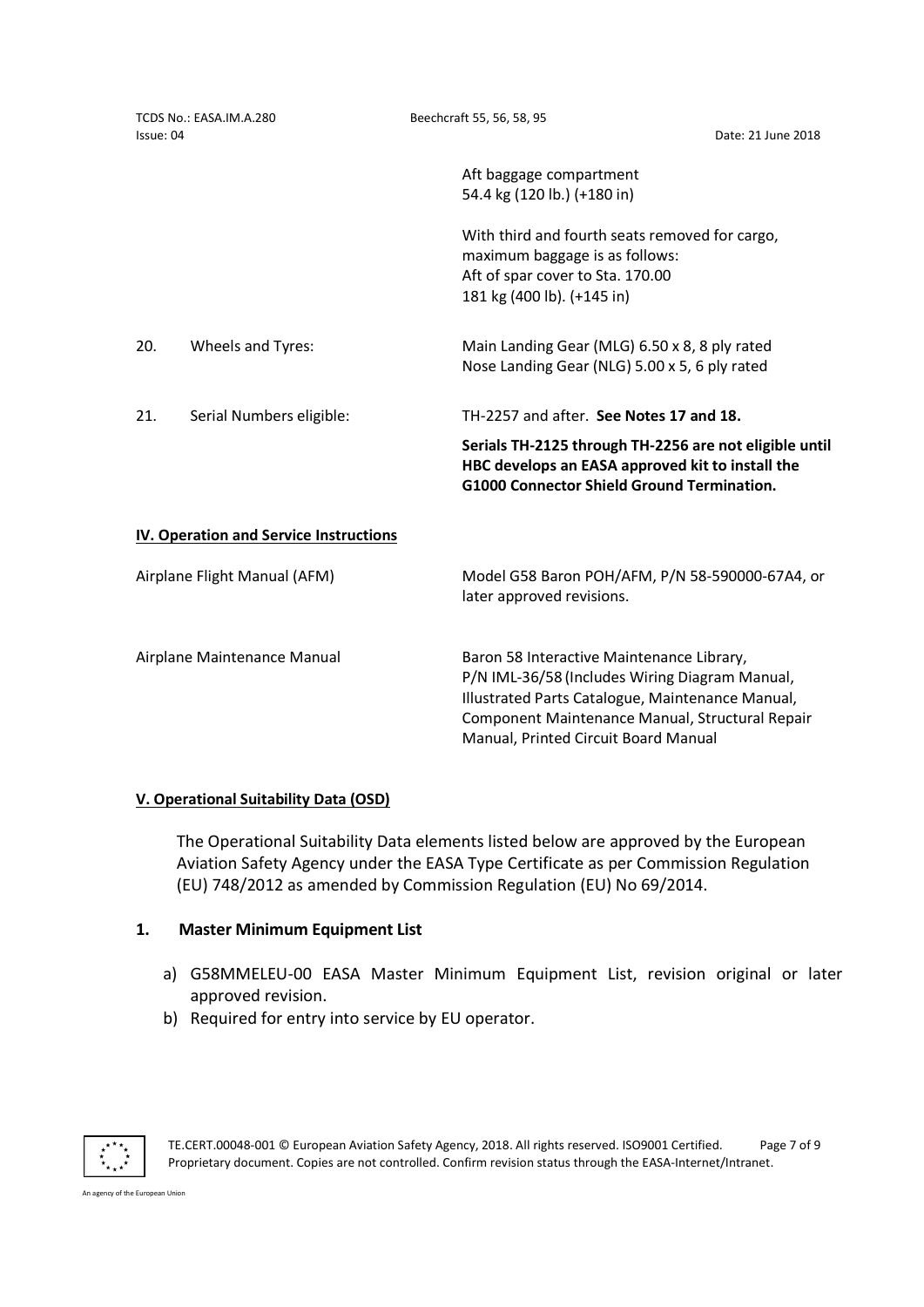TCDS No.: EASA.IM.A.280 Beechcraft 55, 56, 58, 95 Issue: 04 Date: 21 June 2018

### VI. Notes

NOTE 1. Current weight and balance report including list of equipment included in certificated empty weight, and loading instructions when necessary must be provided for each aircraft at the time of original certification.

The certificated empty weight and corresponding center of gravity locations must include system (undrainable) oil (not included in oil capacity) and unusable fuel (not included in usable fuel) as follows:

| Unusable Fuel        | Weight                  | Arm        |
|----------------------|-------------------------|------------|
| Standard fuel system | 16.3 kg (36 lb)         | +79 in     |
| Unusable Oil         | Weight                  | <u>Arm</u> |
|                      | $4.1 \text{ kg}$ (9 lb) | $+42$ in   |

NOTE 2. The following placards and/or markings must be displayed in locations indicated:

### Model G58 (S/N TH-2173 and on)

 In full view of the pilot: "NO SMOKING"

- NOTE 3. Left Intentionally Blank.
- NOTE 4. Left Intentionally Blank.
- NOTE 5. Left Intentionally Blank.
- NOTE 6. Left Intentionally Blank.
- NOTE 7. Left Intentionally Blank.
- NOTE 8. Left Intentionally Blank.
- NOTE 9. Left Intentionally Blank.
- NOTE 10. Left Intentionally Blank.
- NOTE 11. Left Intentionally Blank.
- NOTE 12. Left Intentionally Blank.

### NOTE 13. Left Intentionally Blank.



TE.CERT.00048-001 © European Aviation Safety Agency, 2018. All rights reserved. ISO9001 Certified. Page 8 of 9 Proprietary document. Copies are not controlled. Confirm revision status through the EASA-Internet/Intranet.